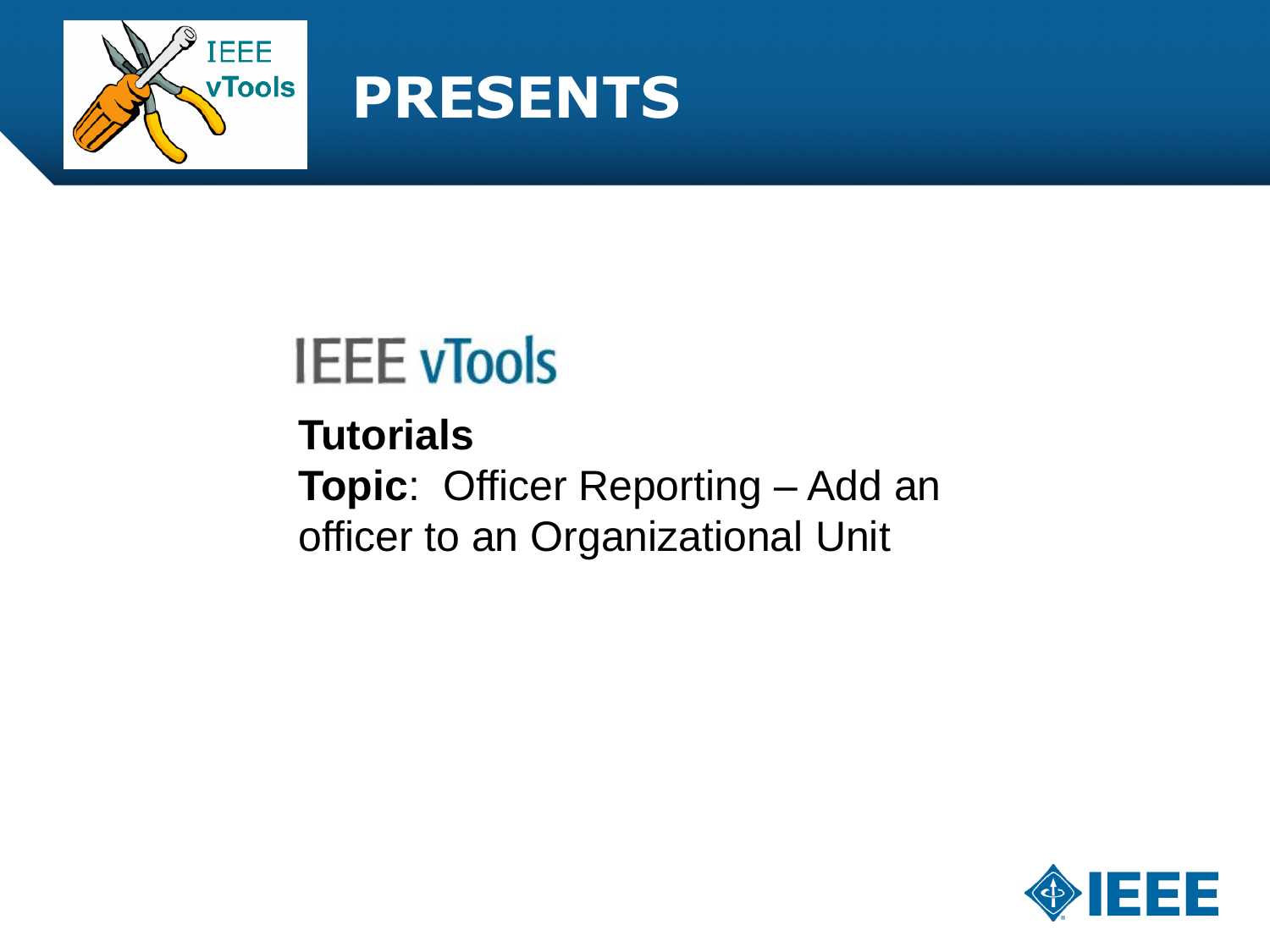### **Table of Contents**

- $\blacktriangleright$ Add an officer to an Organizational Unit (OU)
- $\blacktriangleright$ Review and Confirm Changes
	- Undo changes
	- –Save and submit
- Confirmation

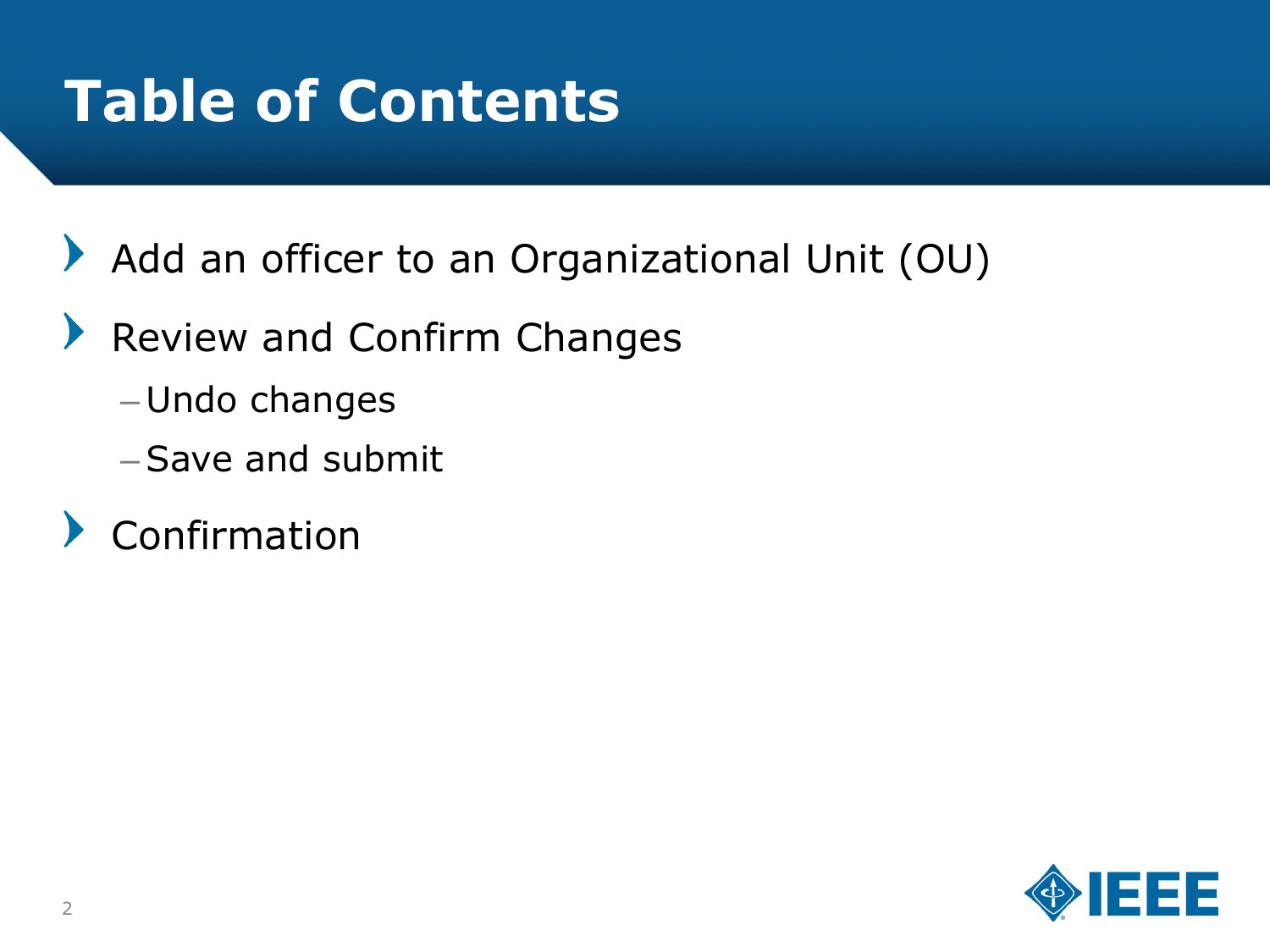# **Sign in**

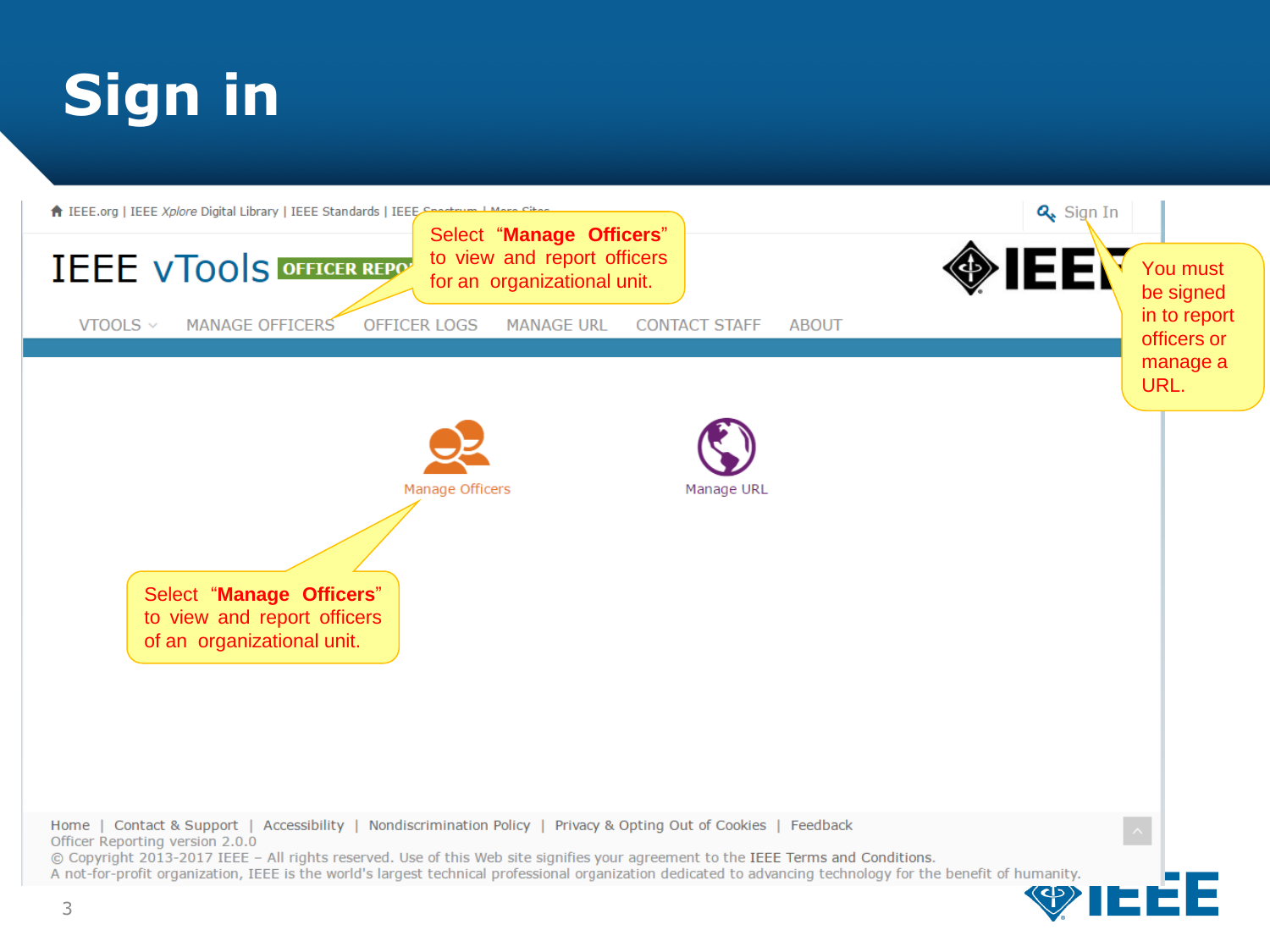### **Select Organizational Unit**

← IEEE.org | IEEE Xplore Digital Library | IEEE Standards | IEEE Spectrum | More Sites

Q<sub>s</sub> Sign Out



CH06039 - Phoenix Jt. Ch, AP03/ED15/MTT17/UFFC20/EMC27/PHO36

CH06043 - Phoenix Section Jt. Chapter, SP01/COM19 CH06289 - Fort Huachuca/Tucson/Phoenix Jt Chapter, R07

**Sections** 

R60029 - Phoenix Section **Student Branches** 

STB10821 - Devry University-Phoenix **Chudont Branch Chaptors** 

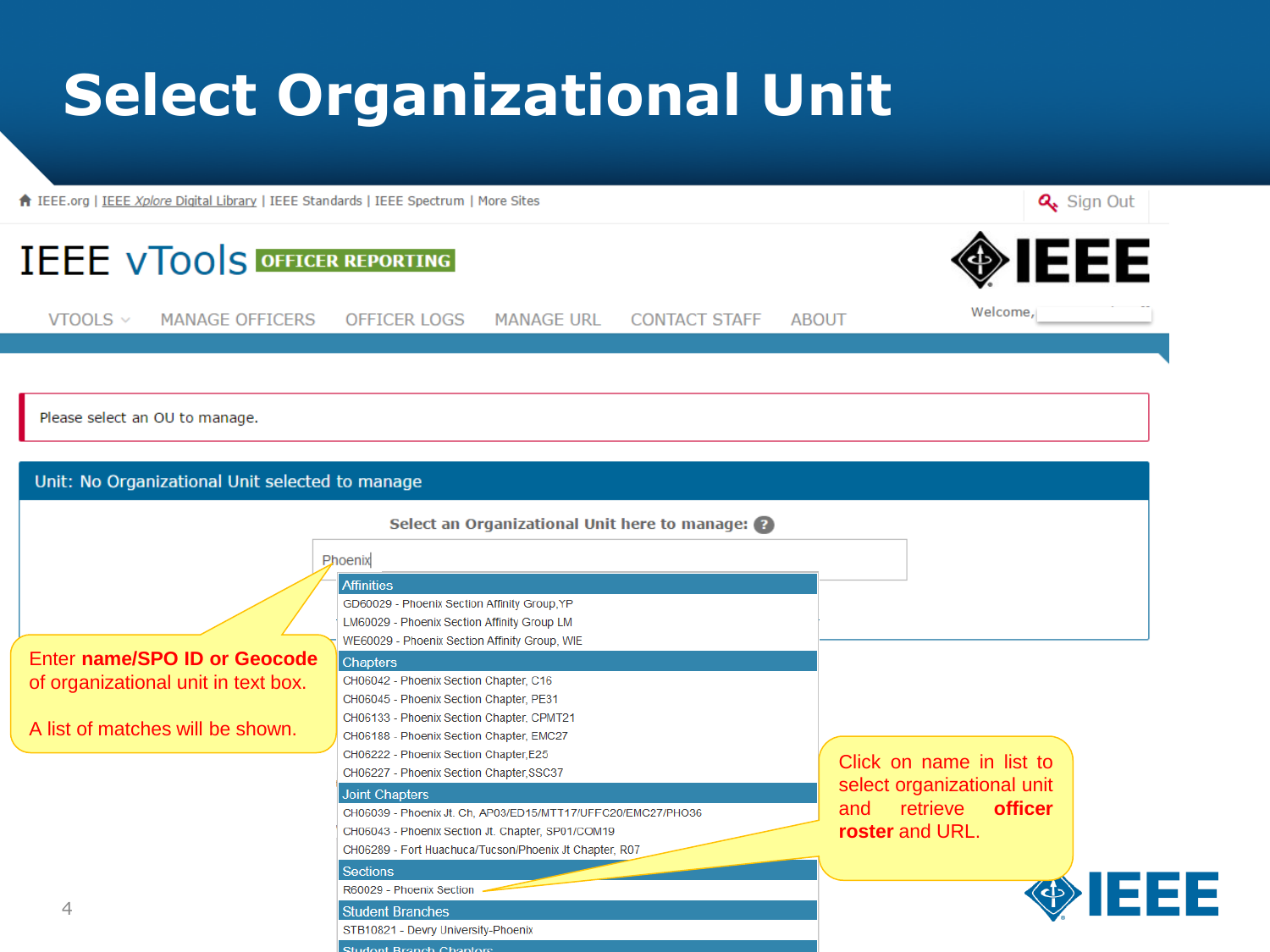#### **Manage Officers - Organizational Unit roster**

Successfully changed active Organizational Unit

#### Unit: Binghamton Section (R10003)

Select another OU to manage

#### **MANAGE OFFICERS**

Instructions

– Allows you to view officers, add a new officer and end term of an individual officers for a selected position in the organizational unit selected.

Please make changes for the officer positions for the selected organizational unit bely (show more)

> Add Officer **End Term**

**MANAGE OFFICERS**

| <b>Officer Positions</b> |                                                                |                                               | Request a new officer position |  |
|--------------------------|----------------------------------------------------------------|-----------------------------------------------|--------------------------------|--|
|                          | <b>Position Title</b>                                          | Select Position and click on "Add Officer" to | <b>Acted Volunteers</b>        |  |
| O                        | Chair                                                          | add a new officer to selected position.       |                                |  |
| O                        | <b>Educational Activities</b>                                  |                                               |                                |  |
| О                        | Membership Development                                         |                                               | Daniel Sniezek                 |  |
| Ö                        | Newsletter Editor                                              |                                               |                                |  |
| O                        | Professional Activities                                        |                                               | Daniel Sniezek                 |  |
| $\circ$                  | SAMIEEE RECIPIENT                                              |                                               |                                |  |
| O                        | SAMIEEE RECIPIENT (SAMIEEE Recipient as R1 Western Area Chair) |                                               | Daniel Sniezek                 |  |
| O                        | Secretary                                                      |                                               | Bryan Cole                     |  |
| О                        | Student Activities                                             |                                               |                                |  |
| О                        | Treasurer                                                      |                                               | Tommy Lam                      |  |
| $\circ$                  | Vice Chair                                                     |                                               | Daniel Sniezek                 |  |
| $\circ$                  | Webmaster                                                      |                                               | William Tracz                  |  |

Add Officer

**End Term** 

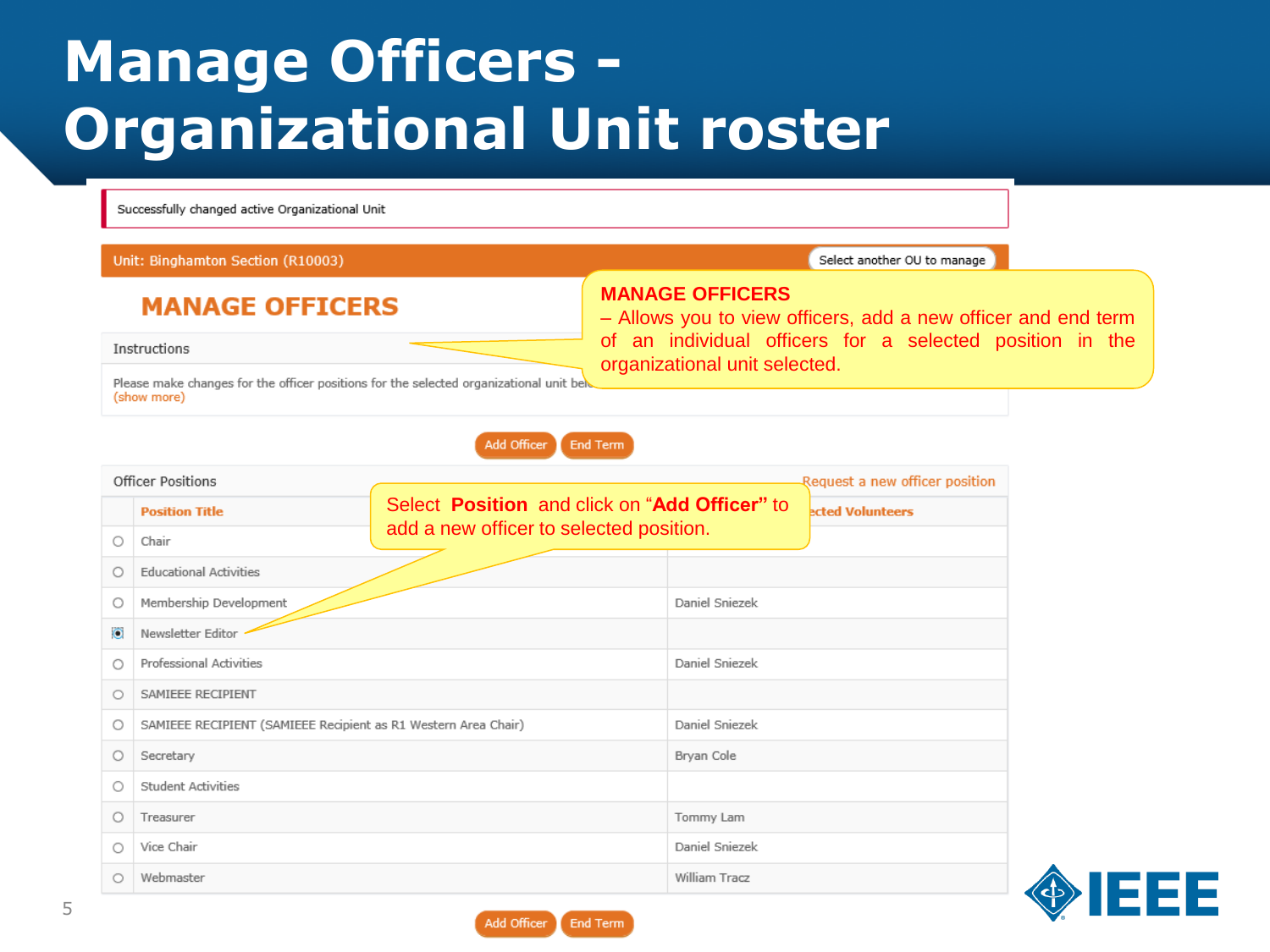# **Add Officer number and term date**

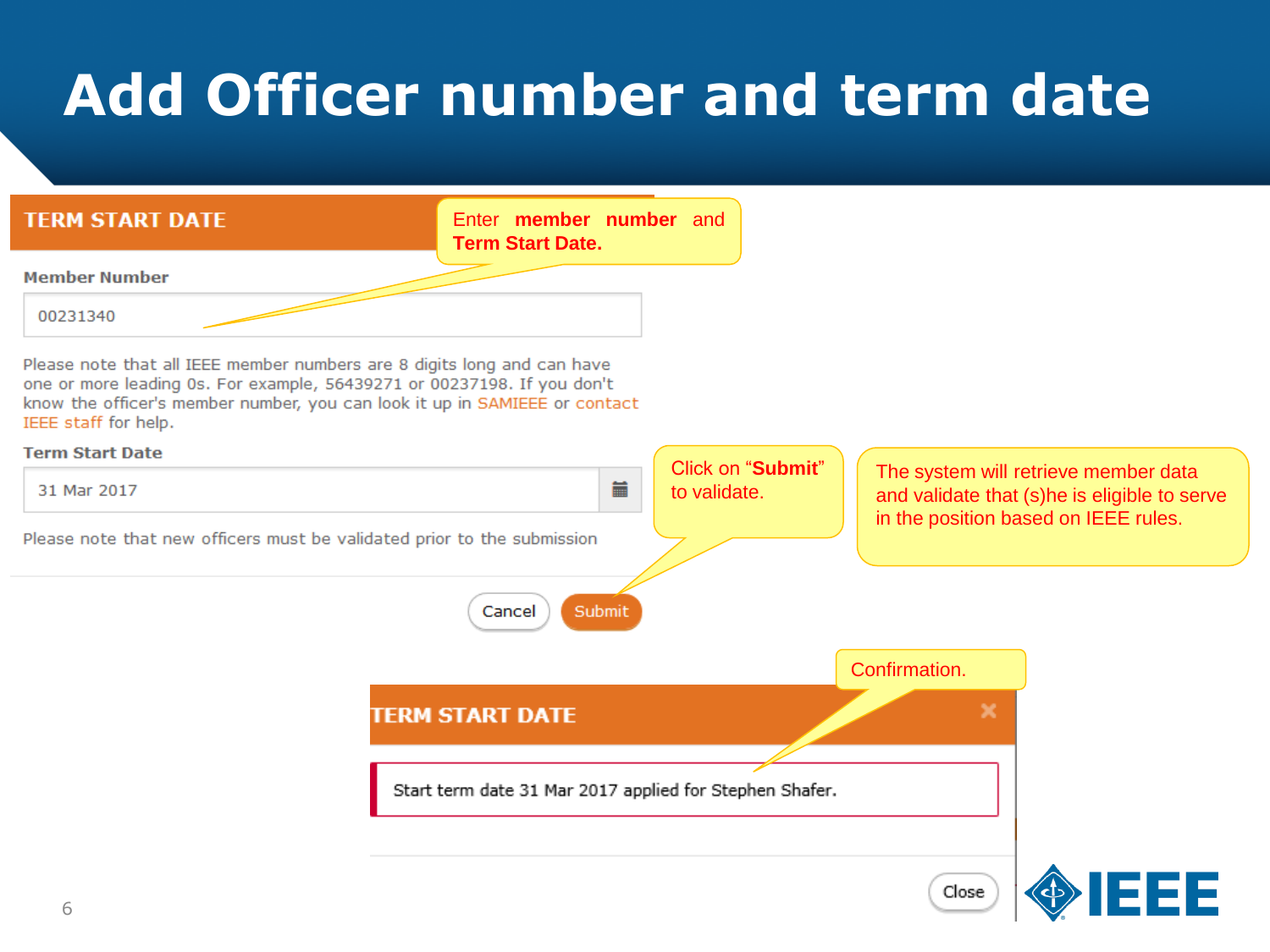#### **Manage Officers - Pending changes for a position**

| Unit: Binghamton Section (R10003)                                                                        |                                                                | Select another OU to manage                                                |  |  |
|----------------------------------------------------------------------------------------------------------|----------------------------------------------------------------|----------------------------------------------------------------------------|--|--|
| <b>MANAGE OFFICERS</b>                                                                                   |                                                                | Select "View and Confirm Pending Changes" to review<br>and submit changes. |  |  |
| Instructions                                                                                             |                                                                | Note multiple changes can be made before clicking on "View"                |  |  |
| Please make changes for the officer positions for the selected organizational unit below.<br>(show more) |                                                                | and Confirm Pending Changes".                                              |  |  |
| View and Confirm Pending Changes<br>Add Officer<br><b>End Term</b>                                       |                                                                |                                                                            |  |  |
| <b>Officer Positions</b>                                                                                 |                                                                | Request a new officer position                                             |  |  |
|                                                                                                          | <b>Position Title</b>                                          | <b>Current and Newly Elected Volunteers</b>                                |  |  |
| О                                                                                                        | Chair                                                          |                                                                            |  |  |
| О                                                                                                        | <b>Educational Activities</b>                                  |                                                                            |  |  |
| Ο                                                                                                        | Membership Development                                         | Added with Term Start Date 31<br>Mar 2017<br>Daniel Sniezek                |  |  |
| О                                                                                                        | Newsletter Editor                                              | Stephen Shafer (modified, pending save)                                    |  |  |
| Ο                                                                                                        | Professional Activities                                        | Daniel Sniezek                                                             |  |  |
| O                                                                                                        | SAMIEEE RECIPIENT (SAMIEEE Recipient as R1 Western Area Chair) | Daniel Sniezek                                                             |  |  |
| Ο                                                                                                        | SAMIEEE RECIPIENT                                              |                                                                            |  |  |
| Ο                                                                                                        | Secretary                                                      | Bryan Cole<br>Officer name is now highlighted to show                      |  |  |
| О                                                                                                        | <b>Student Activities</b>                                      | changes are pending.                                                       |  |  |
| Ο                                                                                                        | Treasurer                                                      | Note - tooltip includes details of change.<br>Tommy Lam                    |  |  |
| Ο                                                                                                        | Vice Chair                                                     | Daniel Sniezek<br>William Tracz<br>1333                                    |  |  |
| O                                                                                                        | Webmaster                                                      |                                                                            |  |  |
|                                                                                                          | 7                                                              |                                                                            |  |  |

Add Officer **End Term** View and Confirm Pending Changes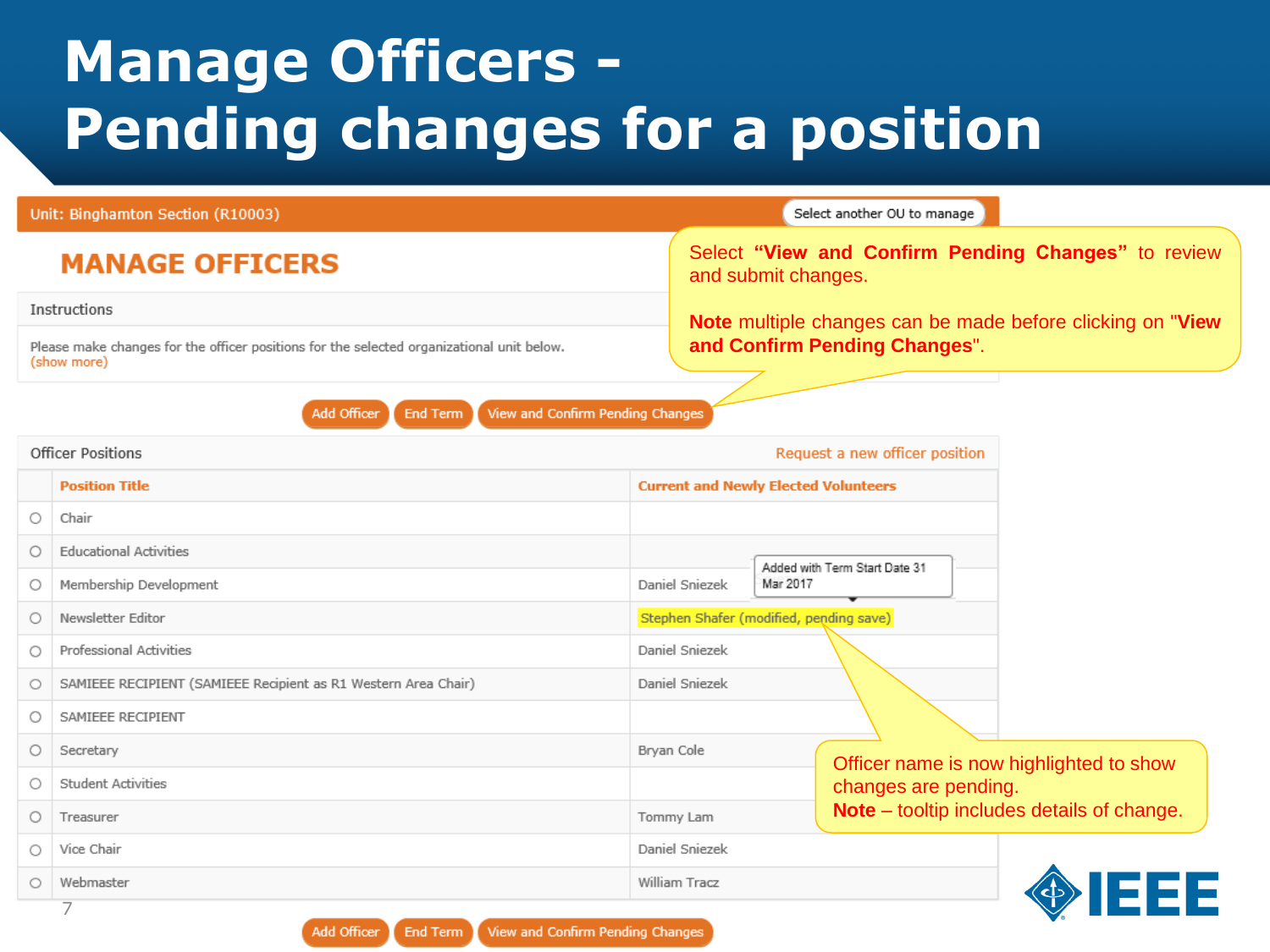### **Manage Officers - Confirm Officer Changes**

If you are an officer of the organizational unit in which this report is for, your changes will be made immediately. Otherwise, changes will be reviewed by staff before taking effect.

#### Confirm Officer Changes

Please review the changes below and submer when ready. Your changes will be applied immediately.

If you have added a new officer where one already exists, please ensure that a term end date for officers that will no longer hold the position has been provided.

Upon submission of your report, you will receive an email confirmation.

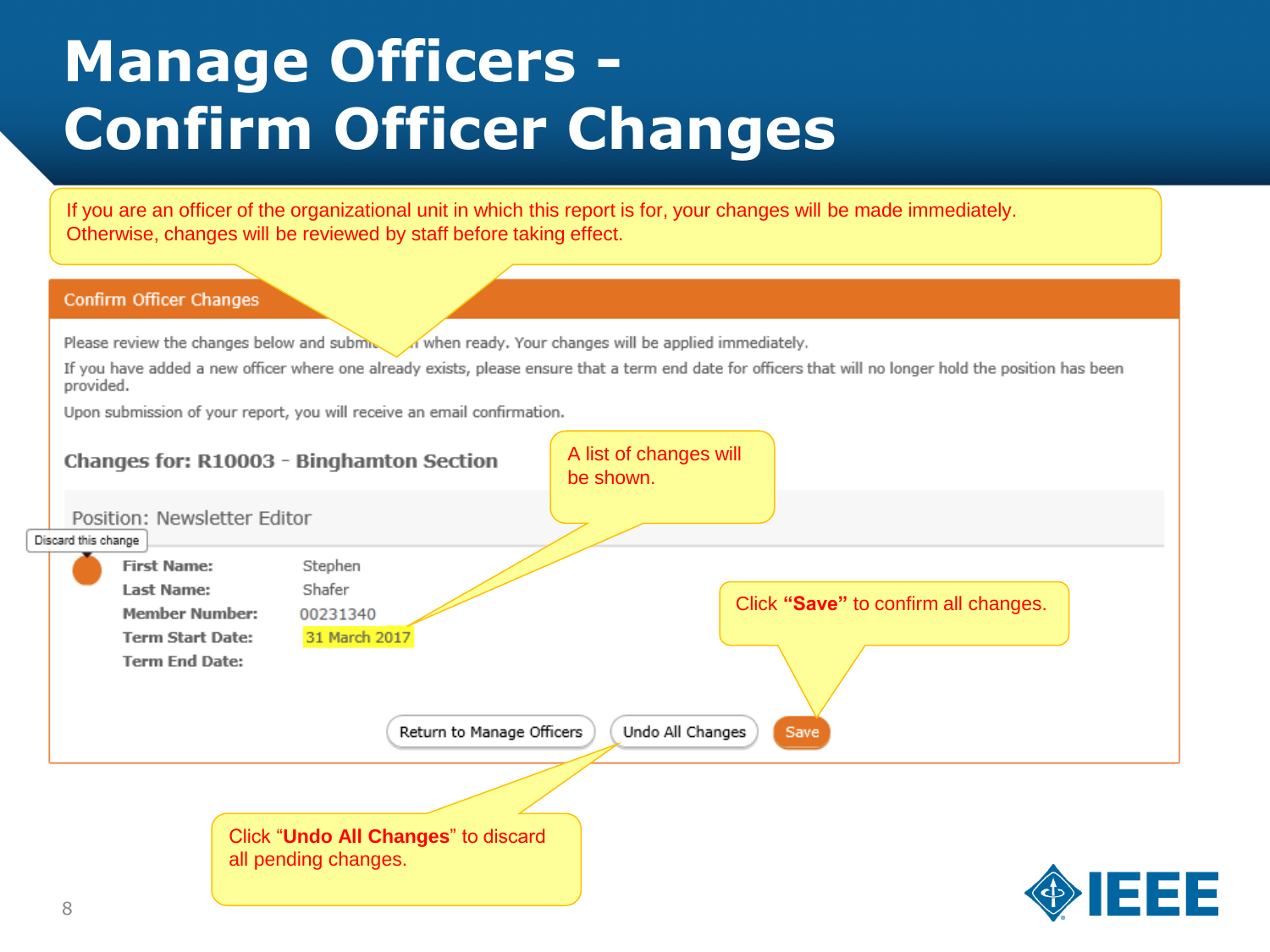### **Manage Officers - Confirmation of report**

#### **IEEE VTOOLS OFFICER REPORTING**



Welcome.

VTOOLS  $\vee$ **MANAGE OFFICERS OFFICER LOGS MANAGE URL CONTACT STAFF ABOUT** 

Thank you for your officer submission. Your changes have been submitted to the database. You will receive an email with a copy of changes submitted.